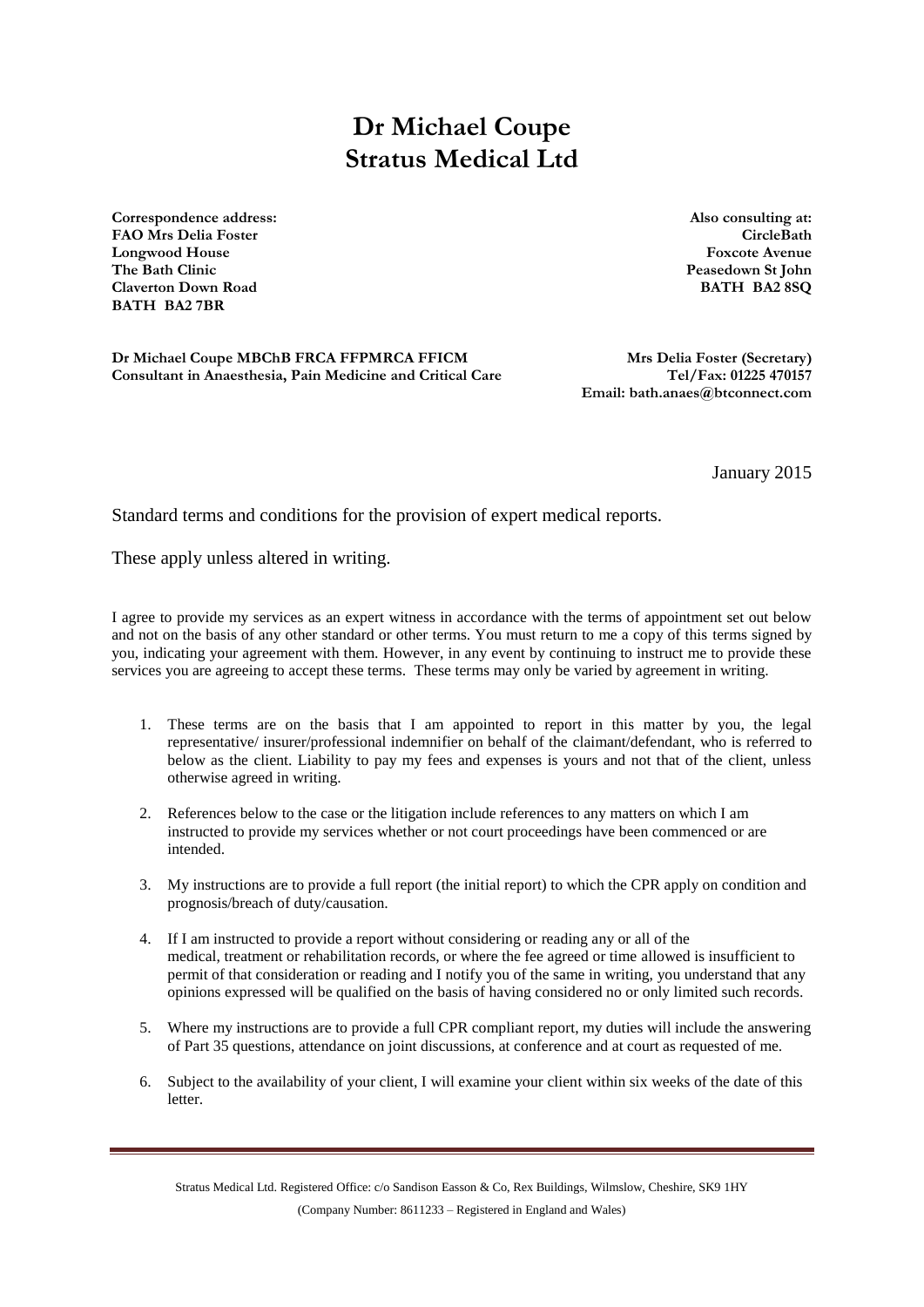- 7. The initial report will be provided by me within 4 weeks of the examination, providing all relevant documentation including medical records are available at the time of examination. Otherwise, the initial report will be provided by me within 4 weeks of provision of all relevant documentation.
- 8. I will send you a copy of my appointment letter to your client.
- 9. I require you to provide me with your client's medical records at your expense **prior to the appointment** (if not enclosed with your instructions).
- 10. I require your clients records to be provided in electronic format. If they are provided in hard copy, an extra charge of 15% will apply for conversion by my secretary to electronic format.
- 11. I charge £250 per hour for all time spent on the case including travel [except for attendance at court hearings].
- 12. If I am asked to appear as an expert witness in a court case, my fee will be £1,200 per half day, plus any expenses that I incur for travelling, overnight accommodation etc.
- 13. You will pay any fees charged by me in answering Part 35 questions raised by the other party/parties in the litigation in accordance with PD35 para 6.2.
- 14. All rates set out above will be reviewed annually on  $1<sup>st</sup>$  January and any changes will be notified to you in writing.
- 15. Cancellation charges court attendances: Because of the need to cancel clinics up to 8 weeks in advance, in the event of cancellation of a requirement to attend court, fees will be charged for the entirety of the hearing dates notified on the following basis: Notice of cancellation less than 7 days before the first day of hearing - 100% of the fee. Notice of cancellation less than 14 days (but not less than 7 days) before the first day of hearing - 75% of the fee. Notice of cancellation less than 28 days (but not less than 14 days) before the first day of hearing - 50% of the fee
- 16. If any consultation, conference or other appointment is cancelled less than 48 hours in advance you will pay me a fee representing the time spent in any preparation, the time which would have been spent in the appointment and any expenses actually incurred. If a first consultation with a patient is cancelled less than 48 hours in advance, or the patient fails to attend, you will pay me a fee of £250.
- 17. Expenses and disbursements: You will reimburse me for all reasonable travel expenses and disbursements incurred including reasonable quality overnight accommodation. Rail and air travel will be on the basis of first class and business class respectively. If driving, this will be on the basis of 50p per mile plus parking and tolls.
- 18. Save as otherwise agreed in writing, all fees and reimbursement of expenses are payable within 30 days of invoice.
- 19. Interest together with debt recovery costs is payable on any late payment at the rate applicable under the Late Payment of Commercial Debts (Interest) Act 1998.
- 20. VAT is not currently chargeable on my fees.
- 21. Reduction in fees and expenses: The fees and expenses set out above and calculated as set out above are to be paid in full whether or not any lesser sum (or no sum) is recovered from any opposing party in the litigation or assessed by any court. And see section 20 below and the requirement to inform the expert of the conclusion (Guidance para 87).
- 22. Property in written work provided: I will own the copyright in all reports and other materials produced by me. Further the title to all reports and materials provided by me will remain with me until full payment has been received.